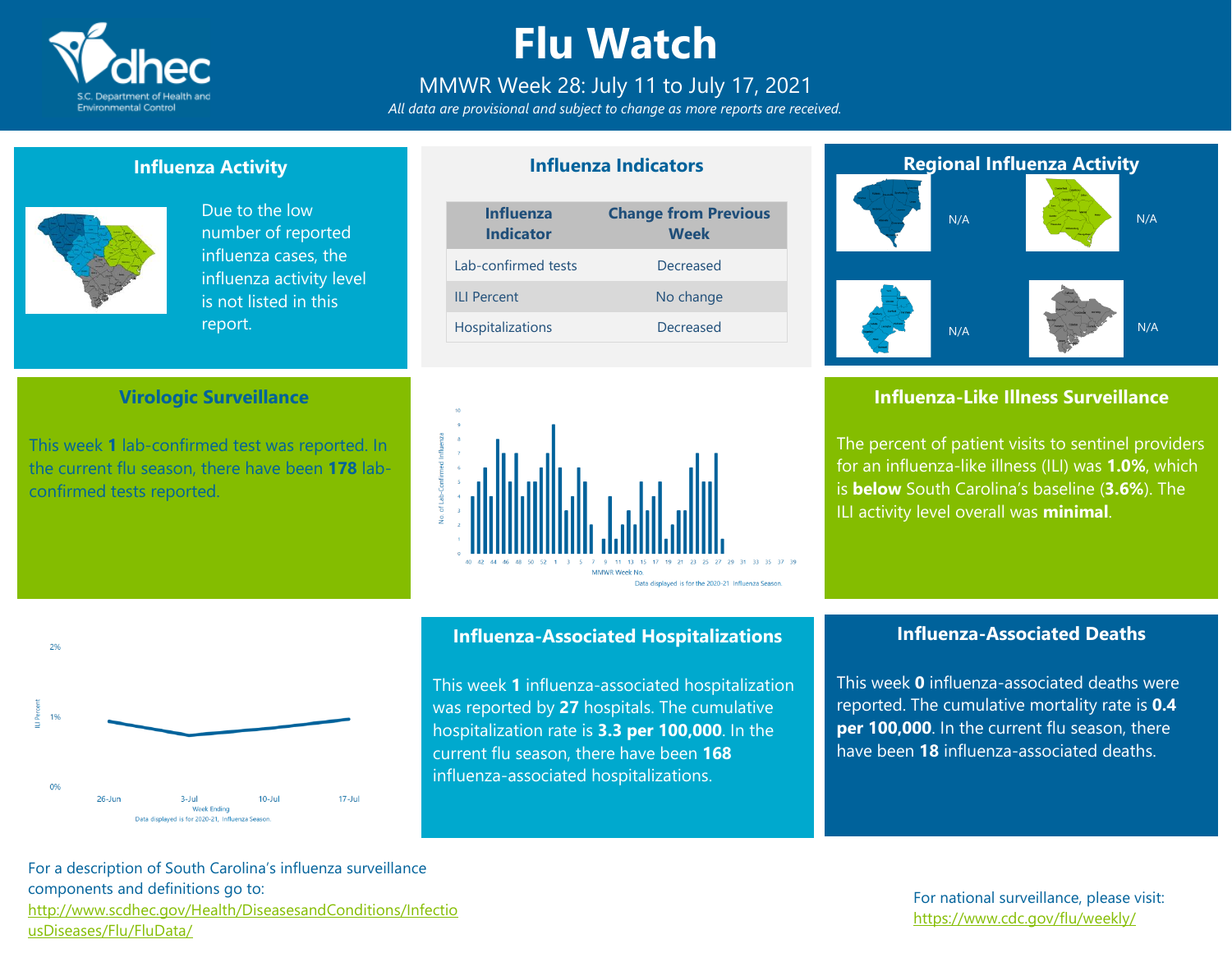# **Virologic Surveillance**

| Lab-Confirmed Influenza Cases by Influenza Type to Date* |                            |            |            |             |                     |  |  |  |  |
|----------------------------------------------------------|----------------------------|------------|------------|-------------|---------------------|--|--|--|--|
|                                                          | No. of Cases (%)           |            |            |             |                     |  |  |  |  |
| <b>Influenza</b><br><b>Type</b>                          | <b>This</b><br><b>Week</b> | 2020-21    | 2019-20    | 2018-19     | 5 season<br>average |  |  |  |  |
| Overall                                                  | 1                          | 178        | 6725       | 4770        | 3770                |  |  |  |  |
| Influenza A                                              | 0(0.0)                     | 69(38.8)   | 4730(70.3) | 4604 (96.5) | 2893(76.7)          |  |  |  |  |
| A(H3)                                                    |                            |            | 40(0.8)    | 598(13.0)   | 333(11.5)           |  |  |  |  |
| A(H1N1)                                                  | $-1$                       | 3(4.3)     | 1121(23.7) | 463(10.0)   | 491(17.0)           |  |  |  |  |
| $A(NS)^{**}$                                             |                            | 66(95.7)   | 3569(75.5) | 3543(77.0)  | 2069(71.5)          |  |  |  |  |
|                                                          |                            |            |            |             |                     |  |  |  |  |
| Influenza B                                              | 1(100.0)                   | 104(58.4)  | 1986(29.5) | 153(3.2)    | 877(23.3)           |  |  |  |  |
| <b>B</b> (Victoria)                                      |                            |            | 249(12.5)  | 3(2.0)      | 51(5.8)             |  |  |  |  |
| B(Yamagata)                                              | $-$                        | --         | 6(0.3)     | --          | 12(1.4)             |  |  |  |  |
| $B$ (LND) <sup>+</sup>                                   | 1(100.0)                   | 104(100.0) | 1731(87.2) | 150(98.0)   | 814(92.8)           |  |  |  |  |
|                                                          |                            |            |            |             |                     |  |  |  |  |
| <b>Influenza Virus</b><br>Coinfection <sup>§</sup>       | O(0.0)                     | 5(2.8)     | 9(0.1)     | 13(0.3)     | N/A                 |  |  |  |  |
| Influenza/SARS-<br>CoV-2 Coinfection <sup>£</sup>        | 0(0.0)                     | 15(13.8)   | 0(0.0)     | N/A         | N/A                 |  |  |  |  |

\*Data presented from previous influenza seasons represents the data from that season through the same week as the current season. Nationally, the influenza season begins with MMWR week 40 and ends with MMWR week 39. The 2020-21 influenza season began on September 27, 2020 and will end on October 3, 2021.

\*\*NS – not subtyped +LND – lineage not determined

§Cases with more than one influenza A subtype in the same sample or with influenza A and B viral types in the same sample simultaneously. £Lab-confirmed influenza cases who also tested positive for SARS-CoV-2 virus from specimens collected on the same date.

#### **Laboratory-Confirmed Influenza Cases, by Virus Type**



A not subtyped  $\blacksquare$  A(H1N1)  $\blacksquare$  A(H3)  $\blacksquare$  B (lineage not determined)  $\blacksquare$  B (YAM)  $\blacksquare$  B (VIC)  $\blacksquare$  Co-infection

**Laboratory-Confirmed Influenza Cases, 2018-19 Season to Present**



A not subtyped  $A(H1N1) = A(H3) = B$  (lineage not determined) B (YAM) B (VIC) Co-infection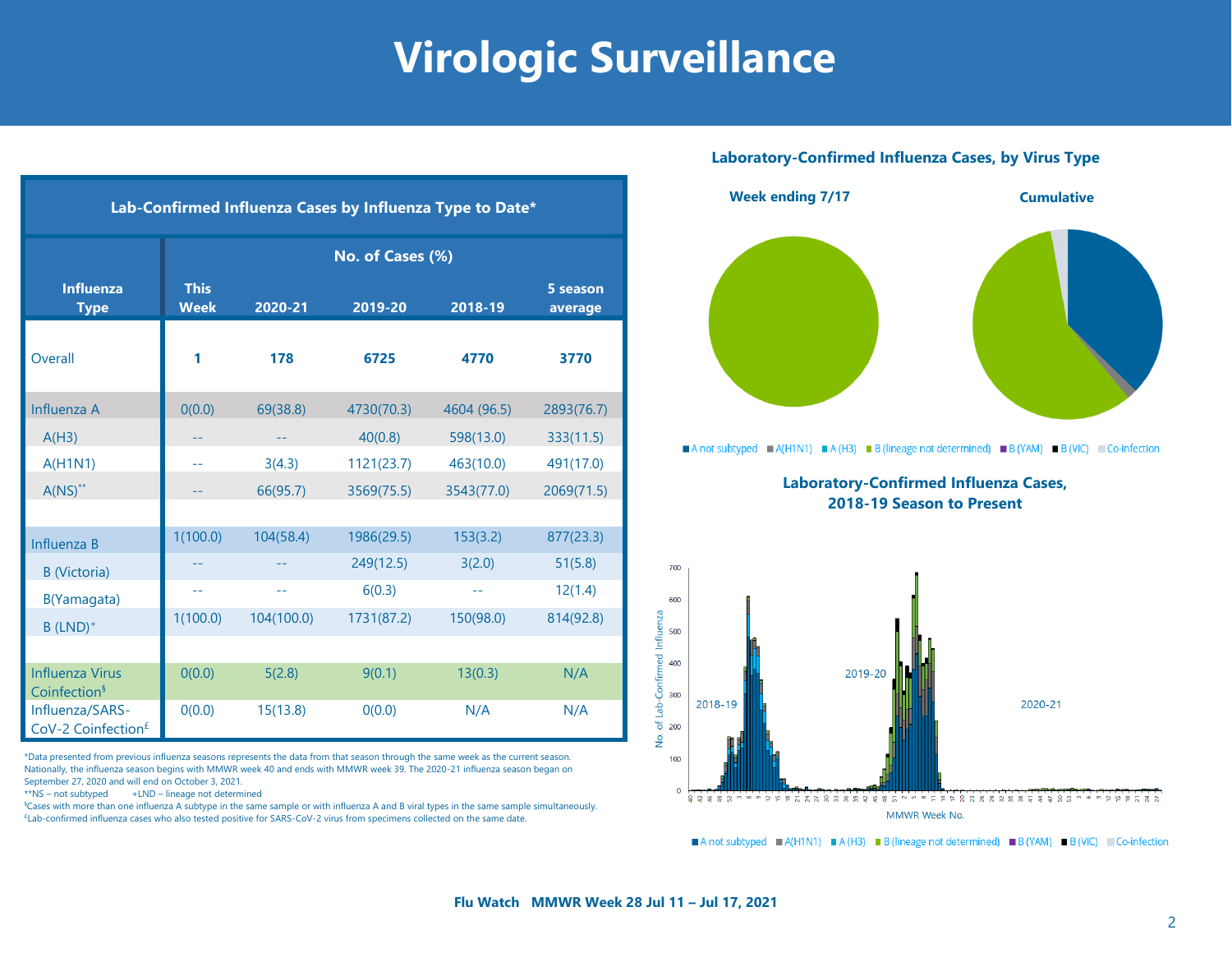## **Influenza-Like Illness (ILI) Surveillance**

This week, the ILI activity level was **minimal** and **1.0%** of patient visits to SC ILINet providers were attributed to an influenza-like illness. This is **below**  the state baseline of **3.6%**.

Reports were received from providers in **14** counties, representing all DHEC Public Health regions.

\*\*ILI percentage is dependent upon the number of reporting providers and/or can vary by disease activity or the number of providers submitting reports.\*\*









State ILI Activity Level by MMWR Week, 2016-17 Influenza **Season to Present** Season to Present **2020-21 2019-20 2018-19 2017-18 2016-17 State ILI Activity Level by MMWR Week, 2016-17 Influenza**

> **ILI ACTIVITY LEVELS: MINIMAL LOW MODERATE HIGH Wk 40 Wk 52 Wk 15 Wk 39**